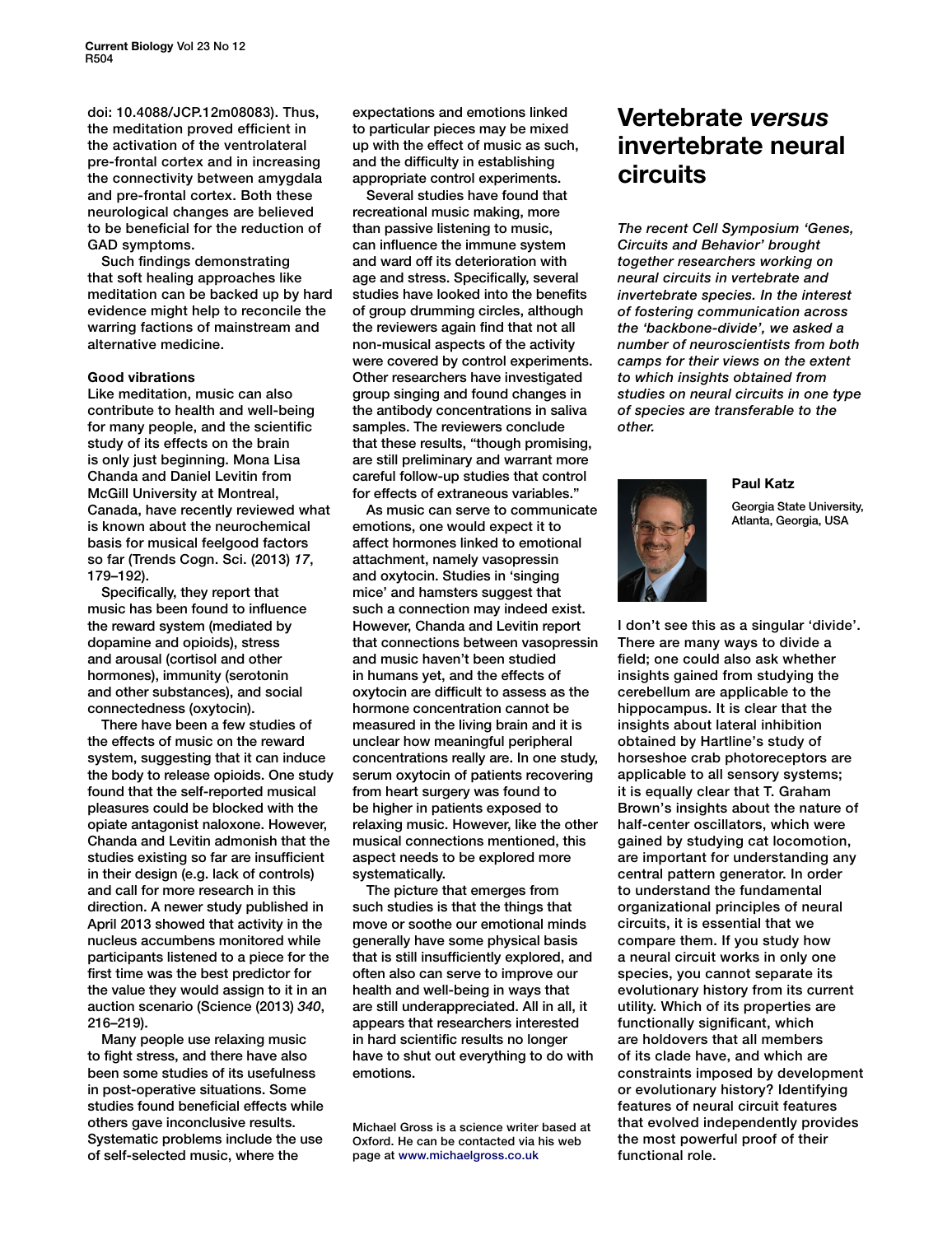#### **Sten Grillner**

Karolinska Institute, Stockholm, Sweden

The general features of the control systems for motion (sensory and network level) are similar in invertebrates and vertebrates. Moreover, recent evidence suggests that more advanced invertebrates (protostomes) and vertebrates have a common design of forebrain circuits. At the microcircuit level, a variety of invertebrate systems have contributed importantly, notably the stomatogastric system. Vertebrate circuits tend to be more complex with larger numbers of interacting nerve cells. On the other hand, vertebrate cells are simpler to analyze, since the cell body is located between the dendrites and the axonal spike initiating zone. In contrast, invertebrate neurons have their processes located in a dense neuropil in the central parts of the ganglia, and signals from dendrites and axons are transmitted passively to the unipolar cell body.



### **Rachel Wilson**

Harvard Medical School, Boston, USA

Biological organisms are almost infinitely varied, which makes it difficult to decide in a principled manner what organisms we should focus on. There is certainly something to be said for simply following one's heart. That said, there are two principled questions we should probably ask. Question one: how likely am I to be able to gain a satisfying answer to this question in the near future? Most of us agree on what questions are interesting, but we don't agree on what answers are satisfying. If you have a high bar for what is 'satisfying', you should consider working on an invertebrate. Question two: how might the answer to this question change how other neuroscientists think about their research? This depends on how satisfying your answer is; it also depends on whether you're studying something which is highly conserved across organisms. We really don't yet

know what is conserved, so this is a gamble. My bet is that many elemental building blocks of microcircuit connectivity and neural computation are common to invertebrates and vertebrates.



**Alexander Borst** Max-Planck-Institute of Neurobiology, Martinsried, Germany

Clear structural similarities exist in peripheral processing stages of vertebrate and invertebrate nervous systems — for example, between the nicely layered optic lobe of insects and the vertebrate retina, or the glomerular organization of the insect antennal lobe and the olfactory bulb of vertebrates. These similarities apply to functions as well. Telling examples are the convergence of spatially distributed olfactory receptors with the same odor response spectrum in single glomeruli in the olfactory system or the splitting of photoreceptor input into parallel ON- and OFF-processing channels in the early visual system of both animal groups. To what extent the actual circuits performing a particular computation are similar remains to be seen. Given the current intense investigations in both the retina and the fly optic lobe, the circuit for local motion detection might be the first case where this question can soon be answered.



**Ralph Greenspan** Kavli Institute for Brain and Mind, San Diego, USA

They are likely transferable in several respects: first, the functional and computational strategies in invertebrates, where they are more easily discernible, are likely to be found in vertebrates; second, the embryonic gene expression patterns designating brain structures and substructures show a high level of conservation; and third, there is emerging evidence that adult brain structures sharing embryonic gene expression patterns carry out similar tasks and use the same intercellular signaling systems. Examples of the

latter are the correspondence between the insect pars intercerebralis and the hypothalamus, and between the insect central complex and the basal ganglia, despite the lack of any anatomical similarities.



## **György Buzsáki**

NYU Neuroscience Institute, New York, NY, USA

Animals predict the future. In invertebrates, signals trigger appropriate responses within the time frame of the biophysical properties of typically non-spiking neurons, the connections made by which are genetically imprinted. In vertebrates, ever-increasing loops of neuronal networks are added to the basic circuits to improve prediction of events of higher complexity and longer temporal separation by deploying action potentials for fast and distant signaling. The connections within the loops are strongly shaped by the outside world. At some level, the loops learn to disengage their reliance on external cues, a fundamental difference from invertebrates and a necessary condition for cognition. Thus, if your goal is to study cognition, choose a mammal.



### **Kevan Martin**

Institute for NeuroInformatics, Zürich, Switzerland

Ramon y Cajal, and Hodgkin and Huxley, taught us the importance of looking for principles of structure and function across nervous systems, a lesson we are now forgetting as we try to solve everything with one or two 'model' species. They also taught us the importance of matching the species to the particular problem. So when asked why I don't work on 'simpler' organisms, like *Drosophila* with only 100,000 neurons, as (obviously!) it will be easier to solve than mammalian neocortex, which has 100,000 neurons and 4km of 'wire' in each cubic millimetre, my answer is simple — if I want to understand the neocortex, I'd better study animals